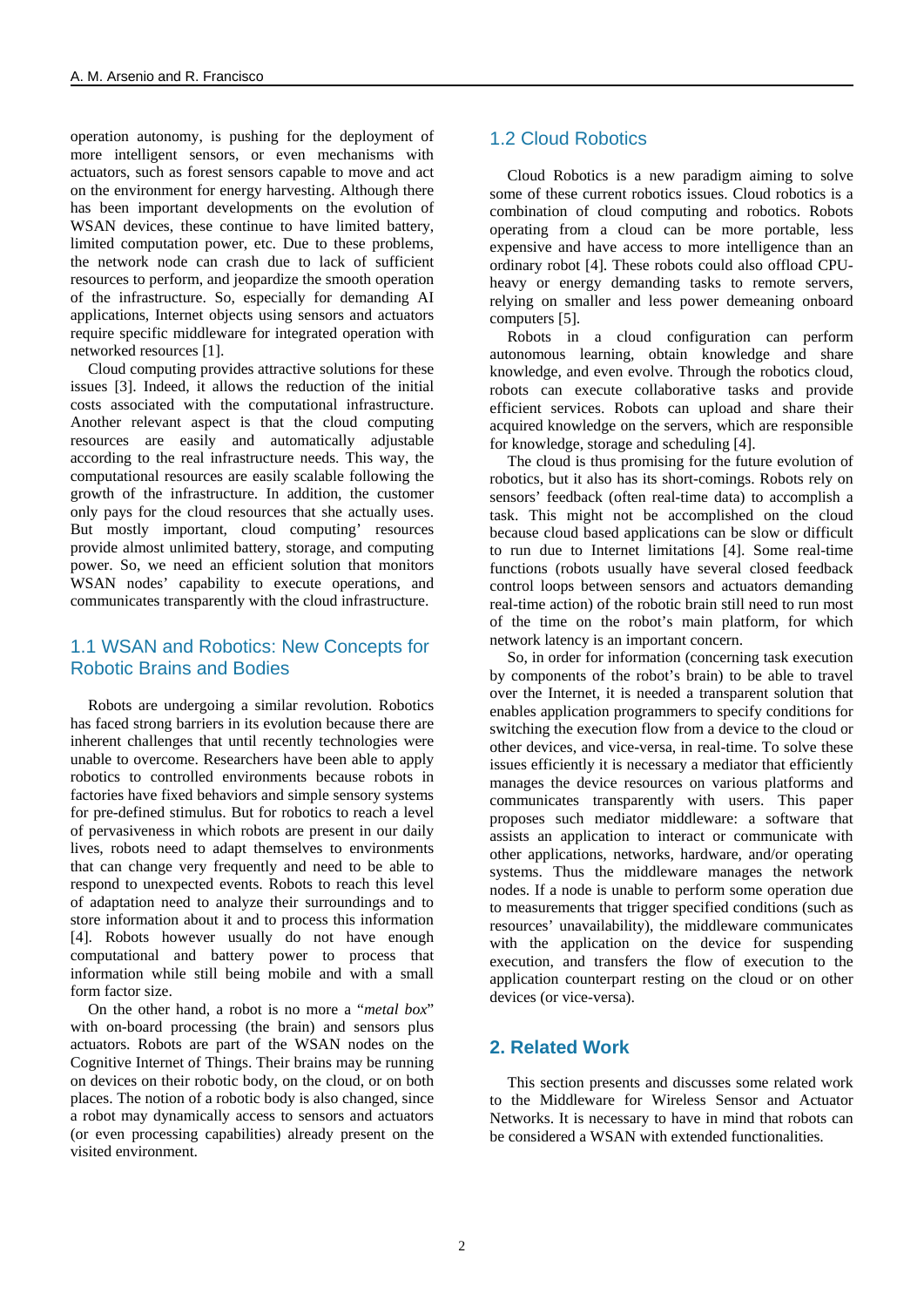## 2.1 WSAN Middleware

IoT technology, supported by wireless network solutions enabling automatic data acquisition, has been applied in Home automation and Ambient Intelligence environments to interconnect objects and materials. We will first give a brief overview of IoT Platforms that can be employed as a starting point for the Internet of Cognitive Things, presenting their comparative evaluation. One of these platforms, OpenHAB, was integrated into the proposed solution.

There are platforms, like Xively (previously Cosm), that enable the creation of CIoT projects and extensions of these, such as Social Internet of Things and Robot as a Service projects, which lets sensors and other equipment post and read data to feeds – much like twitter works for people – which allows them to trade messages and take action. Other Home Automation platforms include openRemote and openHAB. These solutions allow users to connect virtually any device and have the platform take action when a command is given or when a pre-condition is met. Ninja Blocks provides a set of open source hardware parts for people to create their own custom devices that connect to the platform, whereas openHAB and openRemote use more standard hardware platforms.

Platforms like IFTTT and SmartThings are platforms that are more oriented towards defining intelligent behavior from devices, like informing the thermostat that the users are close to their home, through the GPS in their smartphone, and thus turning on the Air Conditioning.

Funf, developed at the MIT Media Lab, is another open source sensing and data processing framework, now a commercial product. Funf consists on software modules (Probes) that act as controllers and data collectors for each sensor's data. It also allows intelligent processing of the personal captured data (e.g. monitoring a person's physical activity by an activity monitor probe that already incorporates motion logic over the accelerometer sensor, and sharing such data on the network). It allows saving data on a remote backend (e.g. on a cloud).

SenseWeb [6] is a large-scale ubiquitous sensing platform, aimed at the global indexing of sensor readings. Its open-source layered modular architecture allows to register sensors or sensor data repositories, using webbased sensing middleware. Table 1 presents a comparative overview of these platforms.

#### 2.2 Robot Middleware

#### **2.2.1 ROS**

Robot operating System [7] is an open source middleware for developing robots. The philosophical goals of ROS are: Peer-to-Peer (P2P), Tools-based, Multilingual, Thin and Free and open source. These philosophical goals influence the design and implementation of ROS, as described hereafter:

**Multi lingual:** ROS supports four languages, namely C++, Python, Octave and LISP.

Table 1. Comparative Analysis for Home Automation and Sensing Platforms.

| Home<br>automation<br><b>Platforms</b> | <b>Supported</b><br><b>OS</b>               | <b>Programming</b><br>languages  | <b>Communication</b><br><b>Protocols</b>       | <b>Hardware</b>           | License                                |
|----------------------------------------|---------------------------------------------|----------------------------------|------------------------------------------------|---------------------------|----------------------------------------|
| xively                                 | Multiplatform                               | Javascript,<br>Ruby              | <b>HTTP (RESTfull</b><br>API)                  | Any                       | Proprietary                            |
| r) openHAB                             | Multiplatform<br>(JVM)                      | Java-OSGi                        | Any (depends<br>on bindings)                   | Any                       | OpenSource<br>(GPLv3)                  |
| Winja Blocks                           | Multiplatform<br>(the blocks<br>run Ubuntu) | Ruby.<br>Node.js, PHP,<br>Python | <b>HTTP (RESTfull</b><br>API), Any<br>protocol | NinjaBlocks<br>OpenSource | Proprietary,<br>OpenSource<br>hardware |
| <b>C</b> penRemote                     | Multiplatform                               | Java                             | <b>HTTP (RESTfull</b><br>API)                  | Any                       | OpenSource                             |
| <b>SmartThings</b>                     | iOS, Android                                | SMART                            | <b>HTTP (RESTfull</b><br>API)                  | Supported<br>hw           | Proprietary                            |
| $\Box$ ifttt<br>- that<br>this         | Web app                                     | Non-<br>programable              | <b>HTTP</b>                                    | No hw<br>required         | Proprietary                            |
| fūni                                   | Android                                     | Java                             | - -                                            | Any                       | OpenSource                             |
| Touch<br>SensorMap                     | Web app                                     | --                               | HTTP,<br>WebService<br>interface               | Any                       | OpenSource                             |

**Peer to Peer:** ROS system consists in a number of hosts connected at runtime in a P2P topology. P2P connectivity combined with buffering software modules is used to avoid unnecessary traffic flowing across the wireless link that occurs in central server.

**Tools-based:** ROS has a microkernel instead of a monolithic development and runtime environment. In this microkernel a large number of small tools are used to build and run ROS components.

**Thin Most:** drivers and algorithms could be used in other projects, but some code has become so entangled with the middleware that it is difficult to extract. To solve this problem ROS encourage all drivers and algorithm developers to write standalone libraries without dependencies on ROS. This is achieved by placing virtually all complexity in libraries and only creating small executable.

The fundamental concepts of ROS implementation are: node, messages, topics, and services. Nodes are processes that perform computation. ROS is typically comprised of many nodes. The nodes communicate with each other by passing messages. A message is a typed data structure and can be composed of other messages. A node sends a message by publishing it to a given topic. A node that is interested in a specific topic will subscribe it. In general publishers and subscribers are not aware of each other. Publish-subscribe is a flexible communication paradigm, however not appropriate for synchronous transactions. To address this issue ROS uses services (a service is composed by its name and a pair of messages: one for the request and the other for the response).

#### **2.2.2 YARP**

Yet Another Robot Platform [8] is an open-source project to reduce the development effort of robotic software. YARP enables to execute processes that are location independent, and that can run on different machines without any changes in the code. This way it is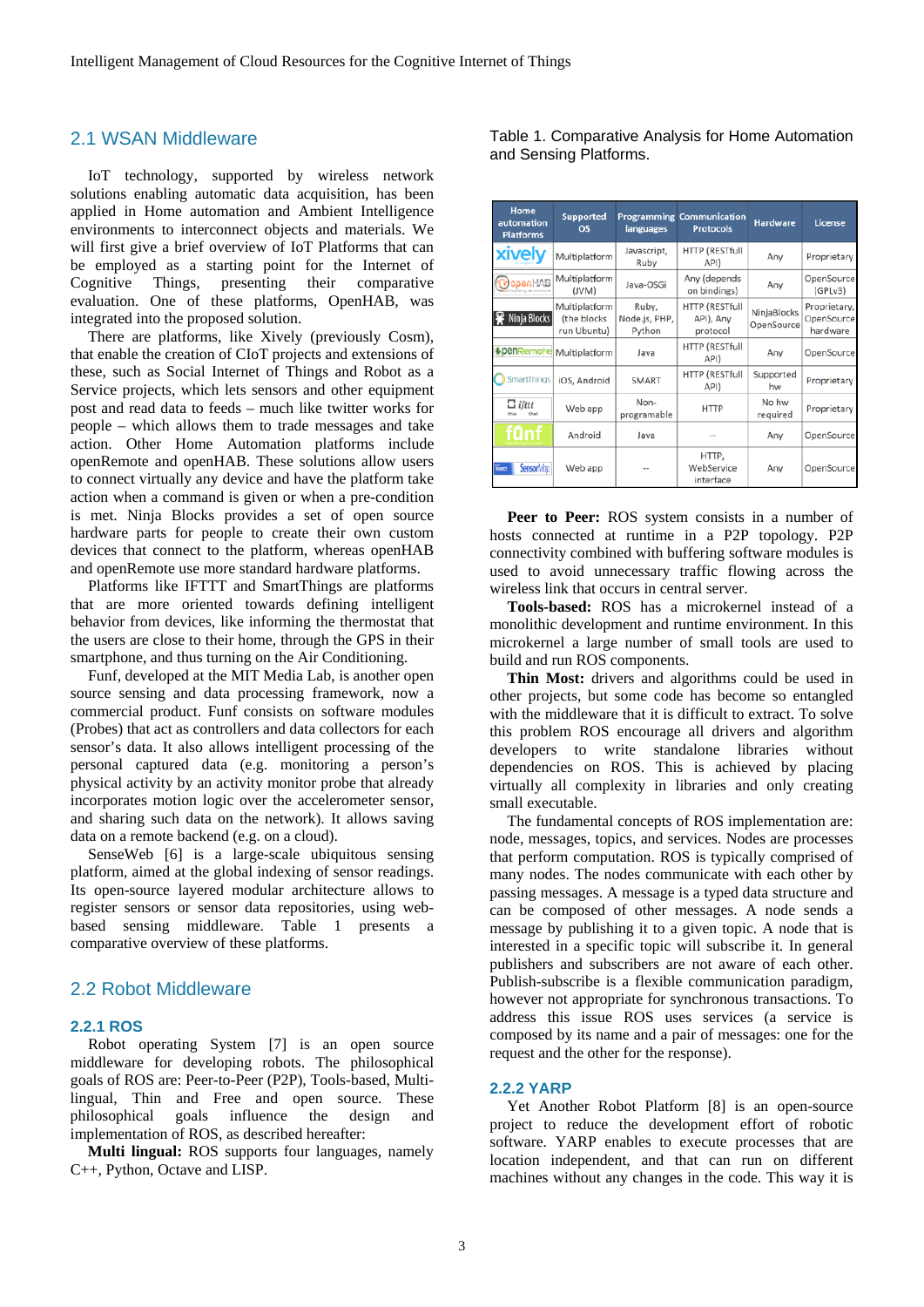possible to move the process between machines that are in a cluster to redistribute the computational load and to recover from hardware failure. The application developer ensures this automatic allocation of processes. The addition of new components can interfere with the existing one in YARP infrastructures. But this problem is alleviated through the inclusion of more processors to the network. YARP also minimizes the dependencies between processes. If process is killed or dies does not require processes to which it connects to be restarted. Furthermore, communication channels between existing processes continue without process restart. For reducing dependencies with the operating system, Communication in YARP uses the Observer design pattern. The state of special Port object is delivered to any number of observers (in any processes). To manage these connections YARP insulates the observed from the observer and the observees from each other. In YARP a port is an active object managing multiple connections. Each connection has state that is changed by external commands. YARP uses many different communication protocols such as Transmission Control Protocol (TCP), User Datagram Protocol (UDP), multicast, etc. The ports can be connected programmatically or at runtime.

#### **2.2.3 PEIS Kernel**

Physically Embedded Intelligent Systems (PEIS) Kernel [9] is a middleware that employs the Ecology concept of Physically Embedded Intelligent Systems. PEIS Kernel provides a shared memory model, a simple dynamic model for self-configuration and introspection, and supports heterogeneous devices. The goal of this middleware is to provide a common communication and cooperation model that can be shared among multiple robotic devices. Any robot device that has a software control in the environment is considered a PEIS.

A PEIS is a set of inter-connected software components developed to control sensors or actuators. All devices are connected in PEIS by an uniform communication layer. This layer allows not only the exchange of information between the PEIS devices, but also dynamic joining and leaving. Using a uniform cooperative model allows comparison between all of PEIS devices. Devices that participate in the cooperative model can use functionalities of other PEIS devices to complete their own functionalities.

The organizational structure is divided into three layers: the communication layer, peer-to-peer network layer and Tuple layer. The communication layer at the lowermost abstraction is used to provide communication links and device detection for shared medias. This layer also provides services for initializations, calling functionalities, etc. This communication layer also serves as a bridge, translating message to a more compact protocol suitable over low-bandwidth networks.

On top of the communication layer is the P2P network layer that uses P2P algorithms for optimizing connectivity and performing routing. Finally the Tuple layer is on top of the P2P network layer. Tuple-space is a decentralized version of the shared memory where a number of tuples containing a namespace, key, data as well as a number of meta attributes such as timestamps and expiration date, can be stored and retrieved by any participating process using an abstract tuple.

The database implementation to store tuples assumes that each PEIS component can be used to store all relevant tuples. This database gives some special attention to an abstract tuple, a tuple in which one or more fields have been initialized to a wild-card value while the remaining fields have been given concrete values. This abstract tuple is used for three reasons. The first one is they are used whenever an application is accessing the database to query the current value of a tuple. Additionally, before a PEIS can access tuples at a remote location, a subscription to the corresponding tuples must be made. And finally abstract tuples are used by the event mechanism to setup callbacks when tuples changes value.

#### **2.2.4 Player/Stage**

Player/Stage system is a middleware platform for mobile robotics applications [10][11]. The main features of this middleware are the platform-programming language, transport protocol-independence, open source, and modularity.

Main components of this middleware are the player and the stage. The component player is a device repository server where we can find robots' sensors and actuators. Each one of these devices has an interface and a driver. The middleware client uses the interface to obtain information collect by the sensor to control the actuator. The algorithms implemented by the drivers can receive data from other devices, process the received data and send it back. Drivers can also create arbitrary data when needed. The other component (stage) is a graphical simulator that models devices in a user defined environment.

This system has a three-tier architecture. In the first tier the clients are software developers for a specific robot application. The player, which provides common interfaces for different robots and devices, constitutes the second tier. Robots, sensors, and actuators form the third tier. Different programming languages like C, C++, Java, and Python are used to access services. Client side libraries are in form of proxy objects. Clients can connect to the Player platform to access data, send commands, or request configuration changes to an existing device in the repository.

#### **2.2.5 Mobile and Autonomous Robotics Integration Environment (MARIE)**

Mobile and Autonomous Robotics Integration Environment is a middleware that was made for developing and integrating new and legacy robotic software [12]. MARIE is a flexible middleware, which allows integration of different robotic software. The main characteristics of MARIE are interoperability and reusability of robotic application components. Flexibility is another important aspects of this middleware, which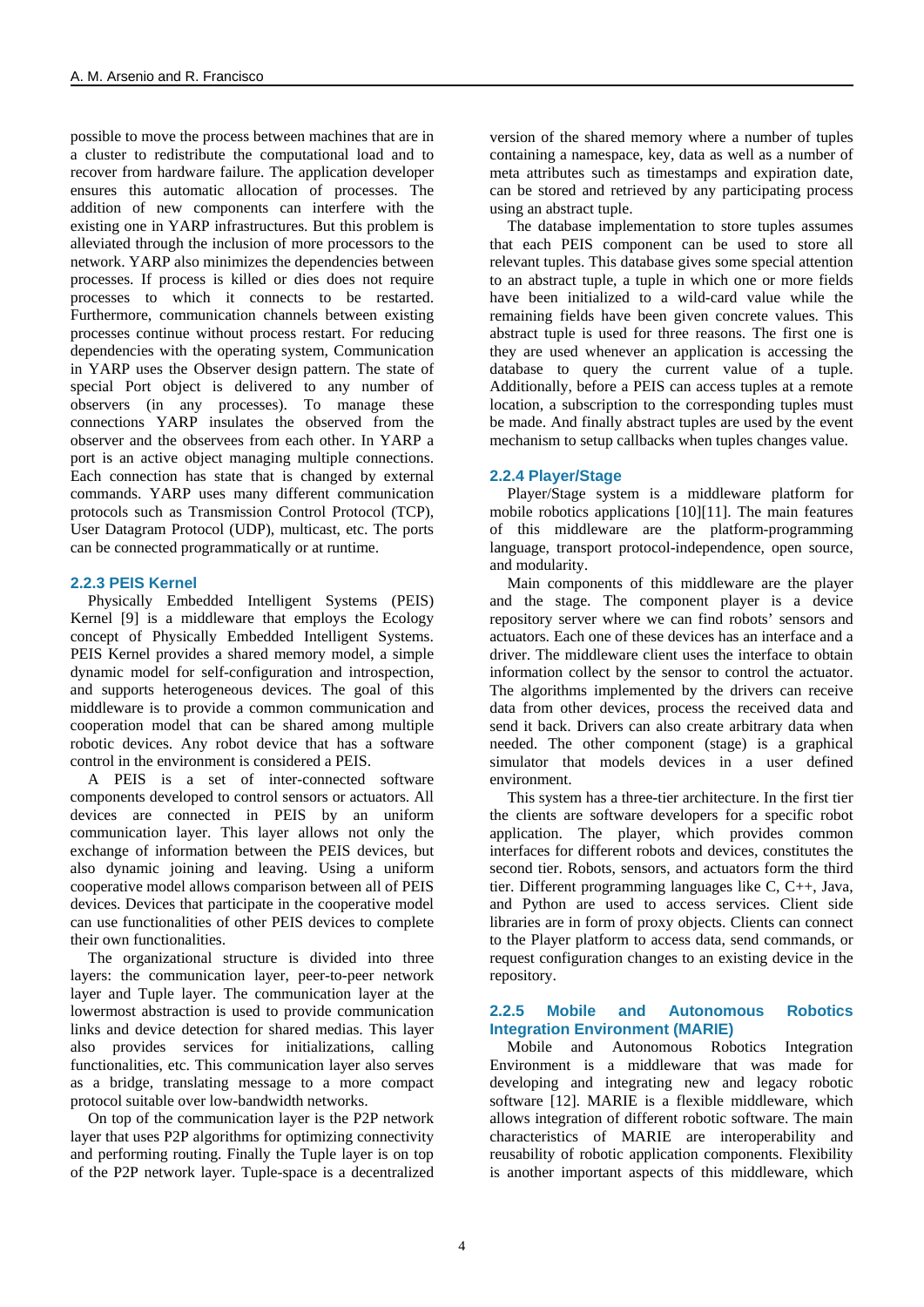provides services that allow the adaptation of different communication protocols and applications.

The architecture of the MARIE middleware is divided in three layers: Core, Component and Application. The core layer contains communication services, low-level operating functions and the distributed computing functions. The component layer is used to add components that are going to be constantly used by services. The application layer has services and tools useful for building and managing the integrated application.

MARIE uses the Adaptive Communication Environment (ACE) communication framework. This framework allows a variety of software components to connect to MARIE using a centralized component. There are also four functional components: application adapters, communication adapters, communication managers, and application managers. The application adapter behaves as a proxy between the central component and the application. Communication adapters translate the data exchange between application adapters. Connections are created and managed by communication managers. Application managers instantiate and manage components locally or across distributed processing nodes. MARIE also provides mediator interoperability layers among adapters and managers.

#### **2.2.6 RoboEarth Cloud Engine (Rapyuta)**

Rapyuta is cloud robotic platform for robots that implements a platform as a Service (PaaS) open source framework [13]. This framework is built upon a clone based model, which provides a secured customizable computing environment (clone) in the cloud. This way the robots can use extra resources for heavy computation. The robots connect to the Rapyuta and can start the computing environment by their own initiative. It allows to launch any computational node as uploaded by the developer, and to communicate with the launched nodes using the WebSockets protocol. The use of WebSockets protocol provides a full duplex communication channel between the robot and the cloud with predefined messages. The computing environments that are started by the robots have high bandwidth connection to the RoboEarth repository. Thus, the robots are allowed to process their data inside the computational environment in the cloud without the downloading and local processing. Another aspect of this platform is that the computing environments are interconnected with each other.

The architecture of Rapyuta consists mainly of four elements: the computing environment, the communication protocols, the core tasks and the command data structure. The computing environments are built with Linux Containers. These containers provide isolation of processes and system resources within a single host, and they allow the applications to run at native speed because they do not emulate hardware. Linux containers allow easy configuration of disk, memory limits, I/O rate limits and Central processing unit (CPU) quotas. Thus it is possible to enable one environment to be scaled up to fit

the biggest machine instance of the IaaS provider or scaled down to just relay data to the backend.

All processes within a single environment communicate with each other using ROS interprocess communication. The communication protocols of Rapyuta are divided in three parts: internal communication protocol, external communication protocol, and the communication between Rapyuta and applications running inside the Linux container. The internal communication protocol is the protocol that covers all the communication between the processes of Rapyuta. The external module has the goal to define the data sent between the physical robot and the cloud. The container offers the functionalities required to start/stop the computing environment.

Rapyuta is organized in a centralized command data structure with four components. The network is the most complex of the four. These components are used to organize the communication protocols and to provide abstraction to all platforms. The user is another component, representing the group of humans that have one or more robots to be connected to the cloud. The loadBalancer manages the load from robots running in the computing environment. Finally the distributor has the functionality to distribute incoming connections from robots over the available robots.

#### **2.2.7 Discussion**

The related work previously described does not satisfy completely our requirements. They solve indeed problems also addressed on this paper such as: software flexibility (MARIE), code reuse and modularity (ROS), and even information sharing with other devices (player/stage). However, these middleware are still constrained by the limited capacity of the devices (actuators, sensors, or robots) where they are executed. Indeed, the player/Stage middleware will transfer the execution for another device even if the later has no available capacity. Contrary to other solutions, Rapyuta middleware can solve the problem inherent to the limitations of the hardware by running some algorithms on the cloud platform. But still this middleware does not have the intelligence to decide whether it is necessary to run some code on the cloud or on a device. Francisco et al. [14] presented such solution, which is further detailed in this paper.

#### **3. Smart Middleware Architecture**

The overall system consists of devices running applications (egg clients: cell phones, tablets, and computers, as shown in Figure 1) and the cloud that performs data processing and storage. The communication protocols employed are TCP, UDP, SSH and HTTP Rest, and a publish/ subscribe model for internal communications on the device. Devices run applications developed by programmers, having constraints such as limited memory and battery (contrary to the cloud). These applications will run the management and cloud client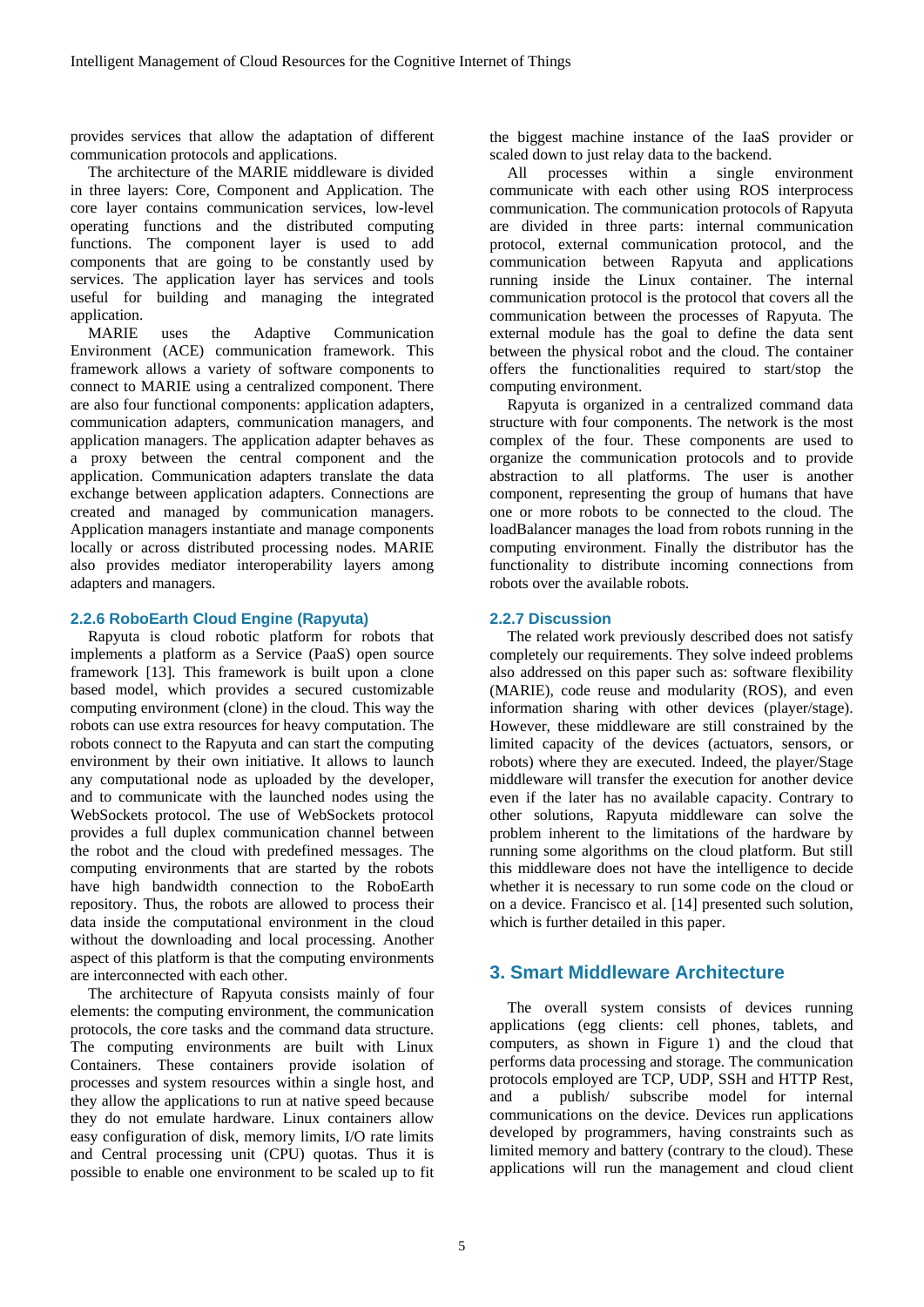side modules for programmers to use our middleware. The middleware manager monitors hardware components, and communicates to the cloud client whenever a component reaches a critical condition. The cloud client interchanges application's control messages and data to the cloud server module.



**Figure 1.** System Architecture and its Components.

#### 3.1 Middleware Requirements

The Middleware runs inside the user developed application, and can be considered as an extension of the operating system, which provides a transparent communication layer between the hardware and the applications. The objective of this middleware is to solve some problems of a modular design, such as interoperability and communication configuration. To achieve these objectives the proposed middleware needs the following resources:

**Simplifying the development process:** application development is not easy for the robotic environment because each robot manufacturer has its own API. Middleware should simplify the development process by providing higher-level abstractions with simplified interfaces that can be used by developers.

**Support communications and interoperability:** The robotic and WSAN modules are designed and implemented by different manufacturers. The middleware must provide functions that help to have an efficient communication and simple interoperability mechanisms between these modules.

**Provide efficient utilization of available resources:** The device (single sensor, single actuator, mobile device, robot) may have single or multiple microprocessors, one or more interconnection networks, and it may need to execute intensive tasks in real time. Therefore efficient resource utilization is required. Middleware supports applications in efficiently using these resources [15][16].

**Providing heterogeneity abstraction:** The communication and cooperation between hardware and software is very important. To hide complexity at the communication level, as well as heterogeneity of the underlying modules, the middleware is used as a collaborative software layer.

**Supporting integration with other systems:** Devices often need to interact with other devices for achieving their goals in real time. Therefore the middleware should provide real time interaction services with other systems.

**Supporting low resources devices:** Devices may have several limitations such as limited power, small memory, limited connectivity, and so the middleware needs to have adequate functionalities to manage these resources.

**Providing automatic resource discovery:** The devices are dynamic systems due to their mobility. Therefore automatic and dynamic resource discovery and configuration are needed in the middleware.

To provide the abovementioned functionalities the middleware is divided in three layers (see Figure 2): the communication layer, the peer-to-peer network layer and the device manager layer. The communication layer provides communication links with multiple platforms such as the cloud or a mobile device, and it also provides device detection for shared information. This layer provides an heterogeneity abstraction for supporting communications and interoperability. The layer also provides services for system initialization.



**Figure 2.** Detailed Architecture.

On top of the communication layer is the peer-to-peer network layer, enabling integration with other systems and automatic device discovery. This layer is responsible the connectivity with routing algorithms.

The manage device layer runs a monitoring algorithm to detect problems, such as if the device is lacking battery power or if the load of CPU is too high. This it way it is possible to support low resource devices and provide an efficient utilization of available resources.

## 3.2 Applications

Applications will be running on smartphones, tablet, WSAN nodes or in robots, with different operating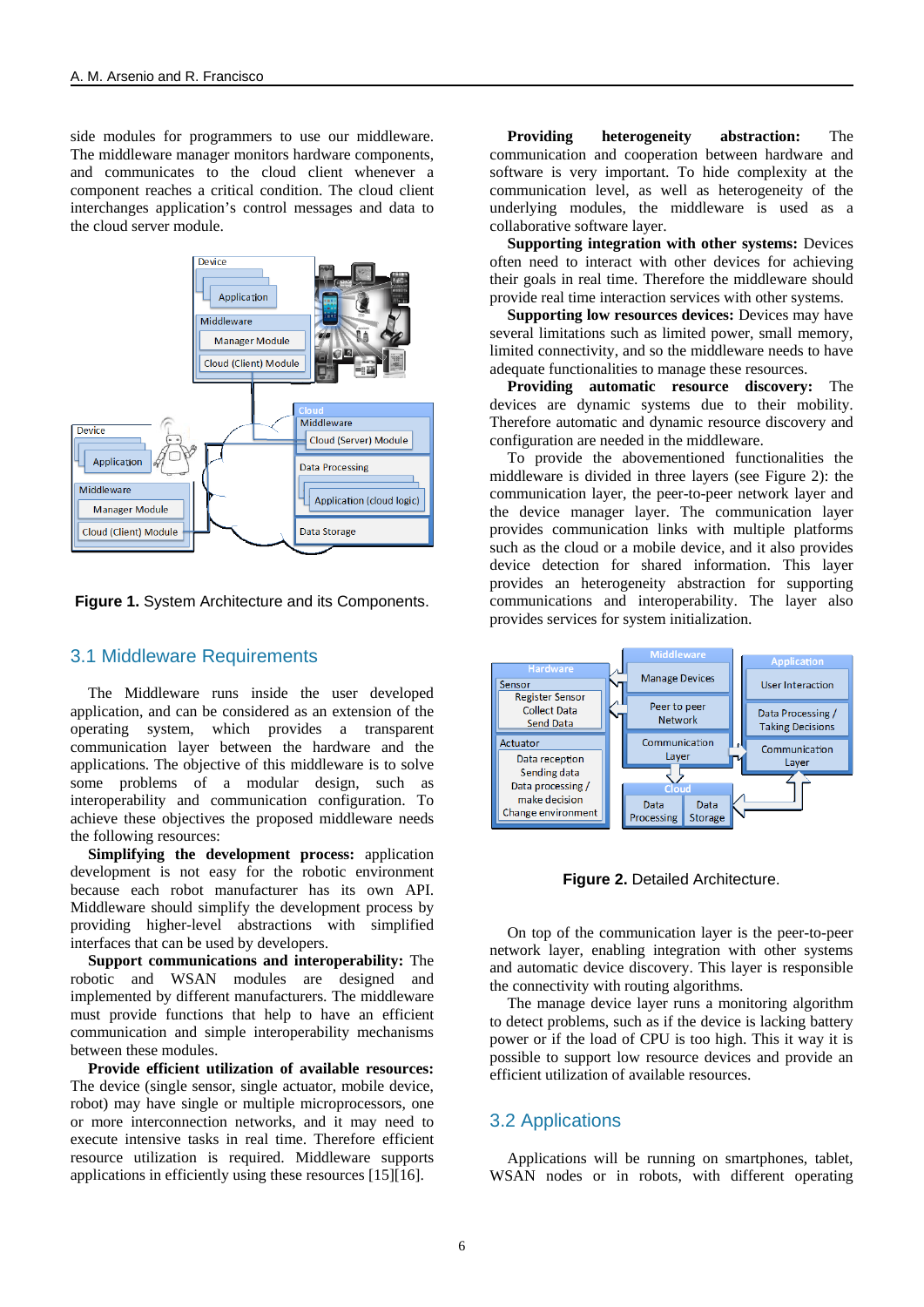systems. The programmer deploying the middleware is not typically the one who develop the applications. Instead, application programmers should integrate the middleware functionalities at development time. The application can have different types of actions:

- Presenting a textual or graphical representation of the information acquired by the device, which may be stored in the device or in the cloud platform.
- Processing information received from the device.
- Performing operations according to the results of information processing.
- Performing specific operations on the device.

The middleware will be integrated with the application thereby ensuring that the application receives information about the status of the hardware components that the middleware is monitoring. Thus the integration between application and the middleware can help to avoid critical situations (for instance excess CPU usage) and prevent device shutdown (for instance due to lack of battery).

# 3.3 Cloud Platform Services

The cloud-based platform will be in charge of two relevant functions: data processing and data storage. Cloud computing resources can be easily and automatically adjusted according to new application demands or the growth of application's requirements.

**Data Processing:** The Data Processing component is in charge of processing the data transmitted by the devices. This component executes the heavy work, not possible to be carried out by the device due to lack of resources (such as lack of energy or computational resources to process the collected data). Hence this component allows the device not to crash by executing the work that the device could not do, sending back the processing result to the device.

**Data Storage:** This component is in charge of storing persistently the collected data from each WSAN node. If devices do not have space to store the collected data because the device memory is full (or above a given threshold), such data can be transmitted to the cloud platform using the middleware, so that data is not lost.

#### 3.4 Manager Module

The management module aims to determine hardware components state (battery, CPU and memory), as well as the wireless connection state. The programmer defines each component's critical state on a configuration file, before the middleware starts to be used. Whenever one of these components achieves a value above a critical value (and wireless signal is strong) a certain execution will no longer be run on the device, being transferred to the cloud. Figure 3 shows the management model's state machine.

The management model is initialized in the "Middleware" state when the "Application" state sends an initialization command. The "Middleware" state contains the monitored component conditions, which are updated by the "Monitoring" state through a shared queue between the two states. The "Middleware" state is always checking the conditions of the wireless signal (Wi-Fi was employed on the scope of this paper) quality and the conditions of the battery, CPU and memory, through calls to device hardware that runs the middleware. The values obtained are compared with the critical values stipulated by the application programmer. The load CPU analysis is a bit different from the other checks, because a notification is only sent if the read values are superior to the critical value for three times in a row (to avoid reactions to sporadic peaks). If the signal quality of the wireless network is below the critical value stipulated by the programmer the remaining monitoring tests will not be performed. After each monitoring cycle of the hardware components, the "Monitoring" state goes into sleep mode for an interval of time (one minute).



**Figure 3.** Management and Cloud state machines.

The "Application" state sends requests to the "Middleware" state on the conditions of a component (e.g. battery). If the reply is "False" (transition between the "Application" and "Function" states), it means no action is needed, since the state of the component is below the critical status (and hence running with enough resources on the device). This way the programmer's application can continue to run without any changes, and no event is initiated. In case of a "True" response sent by the "Application" state, the machine transits to the "Do Something" state, meaning the component exceeds the critical value. In this case the programmer chooses the actions to take after receiving the message. One possible option is to use cloud platform provided services for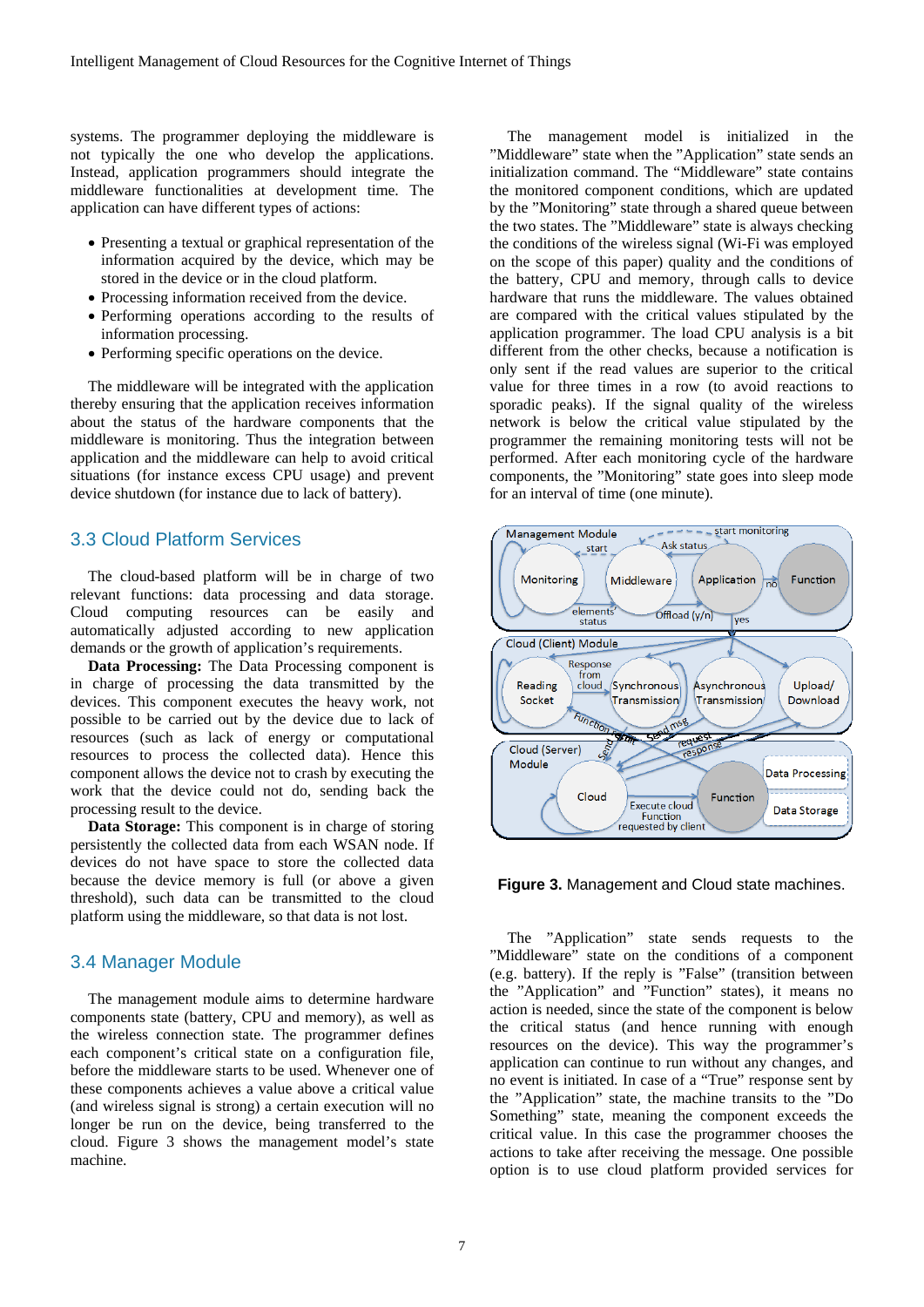performing certain actions. This way it is removed some load on the device that is running the application, releasing resources (e.g. memory).

# 3.5 Cloud (Client) Module

The communication between the application and the cloud is initialized when the programmer application makes an initialization call to the middleware. The first step is for the client to boot the server in the cloud via an SSH command and to create TCP and UDP sockets. The access settings of Post and Get commands of HTTP Rest protocol are also configured, so that whenever the programmer intends an application to perform an upload or download of information in the cloud, it is sent a Post or Get command to the cloud.

The middleware in the cloud responds (transitions between "Application", "Upload / Download" and "Cloud") states either: i) with a confirmation that the information was successfully saved; or (ii) there was an error while performing the storage operation; or (iii) the information as requested by the get command; or (iv) error due to failure on getting the requested information.

In a blocking call connection, a message is sent to the cloud with the following information: the function ID and its arguments. After the message is sent the state "Synchronous transmission" enters in a blocking state and waits for the result of the function that is going to be executed in the cloud, delivered by the state "Reading Socket". In the non-blocking case, the state is not blocked after the message is sent (the program continues to run). Once the cloud returns the response, this is saved in the device memory until the program needs to access it. The state "Reading Socket" after being initialized enters in block mode waiting for new entries in the socket that arrive from the state "Cloud". A new message on the socket will be processed differently depending on the information of one message field. If the message is from a blocking function, the result is sent to the state "Synchronous transmission", otherwise the function ID and its result will be stored in the device memory until the program needs the result.

## 3.6 Cloud (Server) Module

The Cloud Server side module (see Figure 3) is initialized at the application server once it receives an SSH connection with the start command, locking the "Cloud" state, and waiting to receive messages from the client. Upon receipt of the message and its decoding, it is possible to identify the function ID that is intended to be performed and its arguments (going from state "Cloud" to "Function" state). The "Function" state consists of the execution of the functions that were chosen by the programmer to run in the cloud. At the end of the execution of a function a message is sent to the client (state "Reading Socket) with the function ID and its result. It is also sent a small packet to identify if the response is to the blocking (synchronous) or the nonblocking (asynchronous) function.

# 3.7 Transparent Implementation

A key factor in the development methodology was the exploitation of existing frameworks and libraries in the proposed solution implementation process, harnessing the potential of currently available tools.

For a flexible and transparent implementation of the middleware, IKVM (Open Source software that allows to directly run compiled Java code in C#) and jython (an implementation of the Python programming language in Java) were employed, which allow the JAVA core of the middleware to be executed on C# and Python, respectively. Communication interfaces employ JavaScript Object Notation (JSON), since it ensures greater efficiency on message delivery between clients and the cloud. Communications between applications and the Microsoft cloud, when it comes to data storage and downloading of information from the cloud, is ensured by the Microsoft cloud API that uses the Hypertext Transfer Protocol (HTTP) REST protocol.

Aiming to ensure that the configuration of certain points of the middleware is conforming to each application needs, and to set certain aspects of the cloud (such as the login to the machine that was obtained in the cloud), configuration files were used, employing the INI file format (ini4j.jar). These simple files have a pretty basic structure organized in sections and properties. Furthermore this format is quite often used for drivers' settings and Linux/Unix systems for system configuration.

OpenHAB, a home automation middleware, was integrated into the solution to enable support not only for robot devices and middleware, but also the transparent integration of home automation devices.

# **4. Experimental Evaluation**

The objective of result assessment is the implementation validation, and the determination of adequate system improvements. This section is divided into areas of analysis consisting of sets of testing experiments that cover different analysis aspects. Results are gathered through the execution of a number of experiments that were defined for each area. These results are stored, taking into account the expected value and standard deviation for the set of samples of the targeted metrics. The general assessment methodology focuses on testing, and if possible validating, the different parts of the system individually, and then progressively integrating more complexity. The detailed experimental methodology is described under each test area subsection.

## 4.1 Metrics and Experimental Setup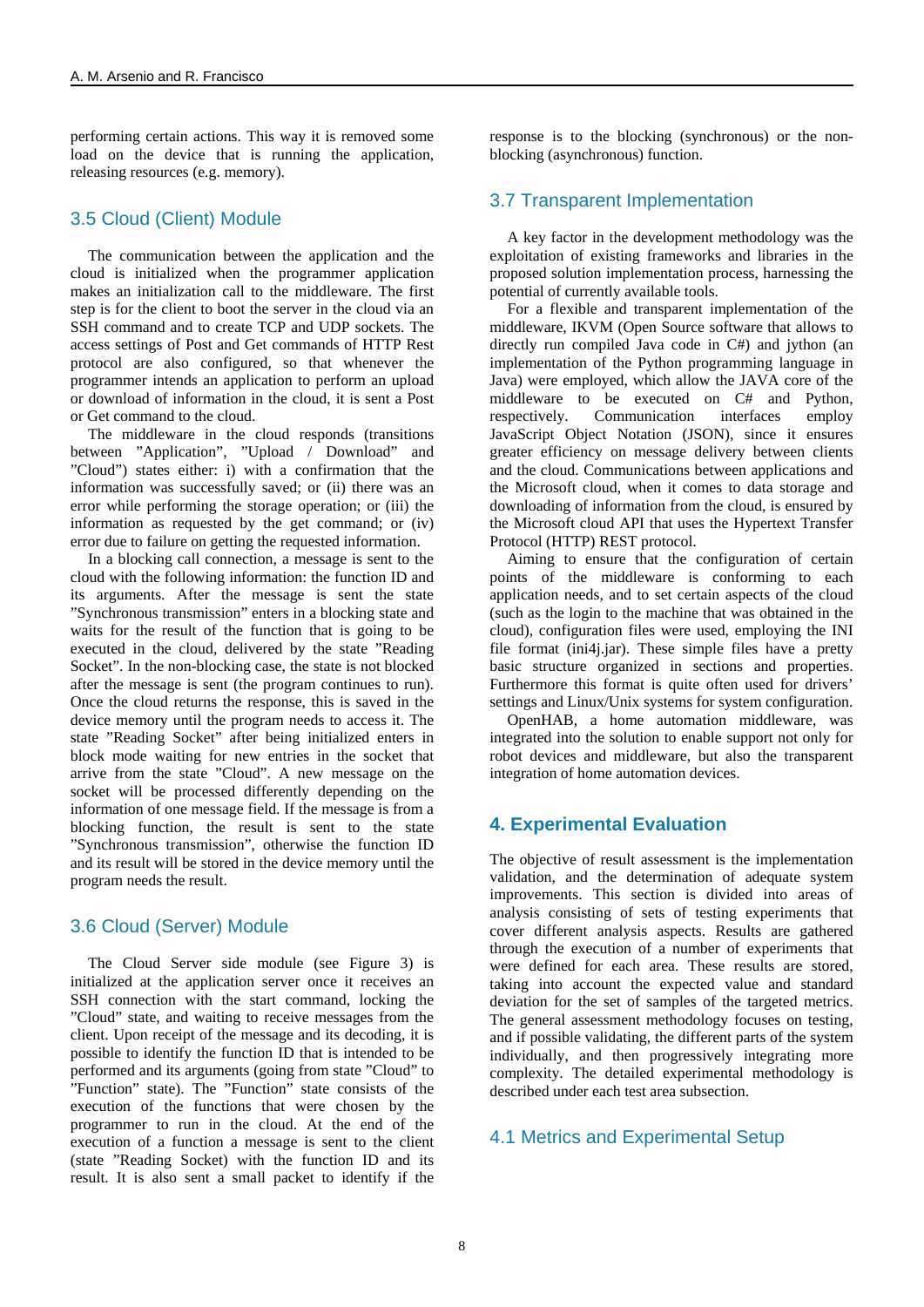The following metrics were used to evaluate potential solution gains: Energy consumed, Time that takes to perform a function, Delay times and CPU load. Two experimental setups were implemented:

- (i) The baseline: application running stand-alone in the device (no middleware, the application that detects/tracks the human face is the only running on the Android OS).
- (ii) Middleware integration with the application using cloud resources: the same application solely sends messages containing image frames, getting these from the camera, and sending these to the cloud, being the frames' analysis made in the cloud.

The hardware setup consists of one BQ tablet with Android OS, and one virtual machine with one core and 1,75GB of RAM). The application uses the Computer Vision Library (OpenCV) to do face detection, as well as face tracking after detection. As this application makes significant image processing, it turns out to be a fairly heavy application in terms of CPU processing power, battery consumption and generated network traffic. Thus, the device performance gets worse over time. With these tests it is intended to check the percentage of battery discharged, and CPU load, during the application execution. The second experimental setup consists at the integration of the middleware developed with an Android application, using Microsoft Azure platform as the cloud computing infrastructure.

#### 4.2 Energy Consumption

The application was tested on the two aforementioned scenarios to check percentage values for the battery energy spent. These experiments lasted 40 minutes and were repeated 5 times. As shown in Table 2 and Figure 4, there is no evidence of gains by transferring some application execution flows to the cloud. Results are even slightly better when the middleware was not used (difference never exceeded 8%).

Table 2. Energy Consumption (as percentage of the battery full charge).

| <b>Experimental setup</b>                      | Without Cloud   With Cloud |       |
|------------------------------------------------|----------------------------|-------|
| Average working battery<br>charge (at the end) | 73,6%                      | 66,4% |
| <b>Standard Deviation</b>                      | 2,70                       | 3.04  |
| Average<br>spent by the five tests             | 25,2%                      | 32,6% |
| <b>Standard Deviation</b>                      | 3,11                       | 3.04  |

This similarity may be due to excessive use of the video camera, which consumes a lot of battery power, although this component is also used extensively without the middleware. The constant access to the wireless

network should be the largest impact on the results, since the higher transmission rate implies higher energy spending [17].





## 4.3 CPU Load

To check potential middleware advantages in relation to CPU load, the "Face Detect/Tracking" application was subjected to tests lasting 20 minutes and repeated five times. In Table 3 and Figure 5, there is a significant gain with the migration of the detection and tracking algorithms to the cloud. This gain is due to the heavier work done now in the cloud, which alleviates the processing needs of the device's CPU running the application (the device just grabs image frames on the device and sends them).

By reducing the CPU load, the lifetime of the battery should increase. As previously explained, this was not the case due to other factors, such as more battery energy required for wireless communications.

Table 3. CPU Load with and without cloud support.

| <b>Experimental setup</b> | Without Cloud With Cloud |        |
|---------------------------|--------------------------|--------|
| Average CPU Load          | 68.98%                   | 45,84% |
| <b>Standard Deviation</b> | 3.53                     | 1.15   |

## 4.4 CPU Load – Heavy Processing

However, in situations where applications compete for CPU time in processing constrained devices, this solution can bring very interesting benefits. The image processing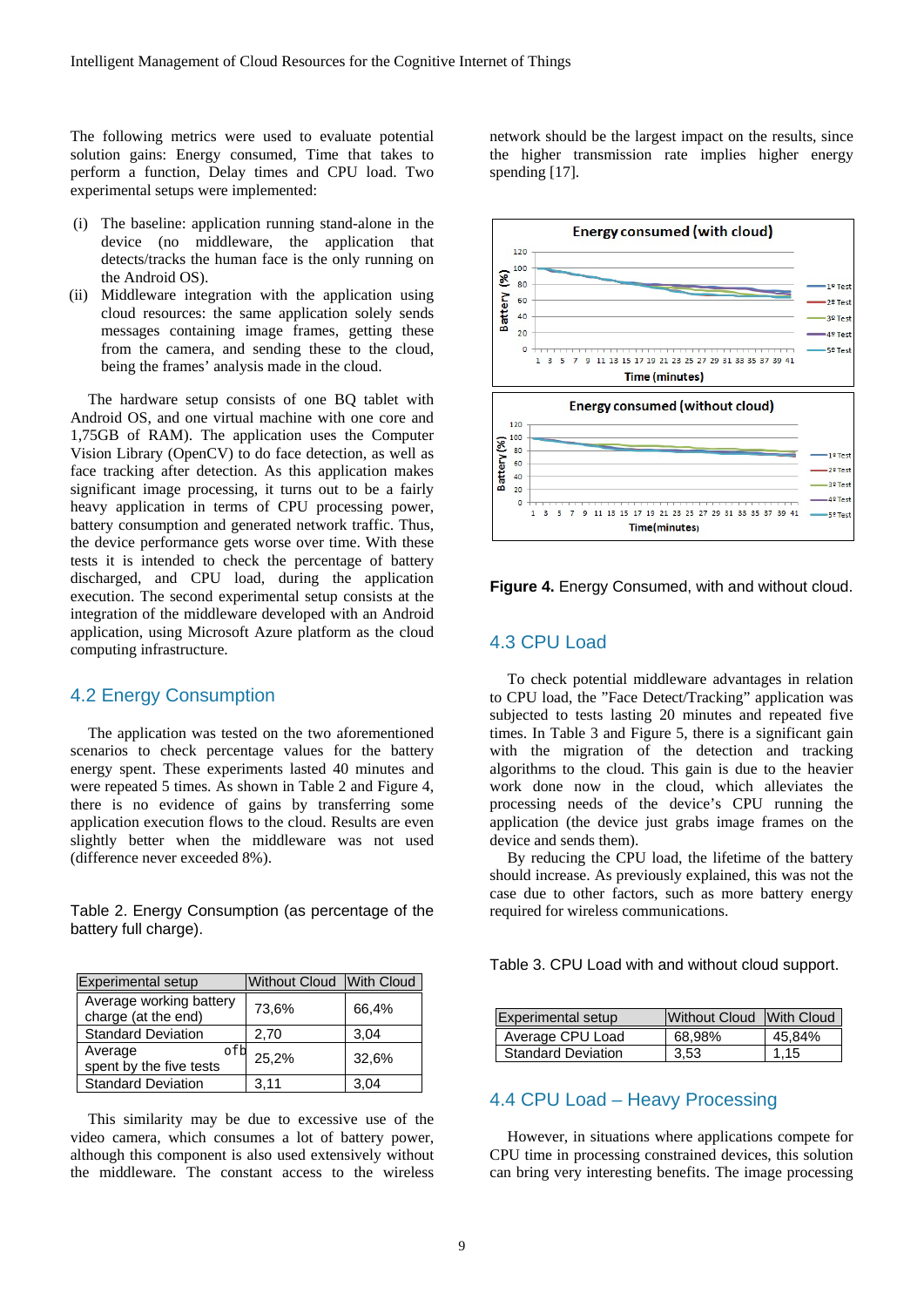algorithms require a lot of CPU load to be executed, which may prevent simultaneously other applications to run properly. The same also happens with the image processing application that ceases to have the CPU just for itself, competing for resources such as CPU processing time, and this competition may create difficulties to its execution, such as a smaller frame rate, getting this way less frames per second.



**Figure 5.** CPU Load with and without cloud.

To check if the middleware solution can solve this competition problem for limited resources, the following test scenarios were performed: checking the CPU status whenever an exhaustive analysis of 100 frames needs to be made, and checking the time consumed for both processing these set of images in the tablet or in the cloud.

According to Table 4 and Figure 6, the CPU load reaches saturation values (100%) for single tablet processing. But usage of cloud processing originates a significantly lower CPU load at the tablet  $(-25\%$  in average). Hence the integration of the middleware may be beneficial to run reliably multiple applications on a device of limited resources, because by transferring the execution flows to the cloud, much of the processing will be done outside the device, thus freeing some of the CPU resources (decreasing CPU load), so that other device applications can also be executed.

Table 4. CPU Comparative load in exhaustive case.

|                                      | Without Cloud With Cloud |       |
|--------------------------------------|--------------------------|-------|
| CPU Load average (%)                 | 98,69                    | 25,53 |
| CPU Load standard deviation (%) 1,20 |                          | 2.28  |
| Average (execution time)(ms)         | 1292                     | 1100  |
| Standard deviation (ms)              | 5.60                     | 4.80  |



**Figure 6.** CPU Load in exhaustive case, with and without cloud support.

#### 4.5 Network and Processing Delays

The proposed solution exploits networked cloud services, and so it is of relevance to test time delays associated to performing certain execution flows in the cloud.

As expected the integration of the middleware brought some delay to the execution of the application (see experimental results in Table 5), and this delay may increase whenever the message size increases.

Experimental tests evidenced there is a significant delay comparing with processing time for the baseline test, corresponding to executing the algorithm in the device. This long delay is explained by network conditions, since this network has some restrictions due to its large number of users. But the factor that most impacts this delay is the usage of TCP communications at the transport layer between the application and the cloud. Although TCP is a quite reliable transport protocol, since guarantees message delivery, it can also bring large delays, since network problems result in lost message segments being retransmitted until message reaches its destination, thereby translating into an extra delay when sending the message. Even with the implementation of a mechanism to discard messages, these are only discarded when the message is fully received (the use of UDP communication was not feasible to test in this case due to Microsoft Azure platform limitations).

Table 5. Time delays for face detection and tracking.

| Experiment       | Face Detection / Average Standard<br><b>Track Algorithms</b> | (ms)   | Deviation (ms) |
|------------------|--------------------------------------------------------------|--------|----------------|
| Baseline (no     | Detect                                                       | 195,06 | 5,56           |
| cloud)           | Track                                                        | 56,95  | 0.93           |
| Cloud-based (not | Detect                                                       | 157,19 | 4.79           |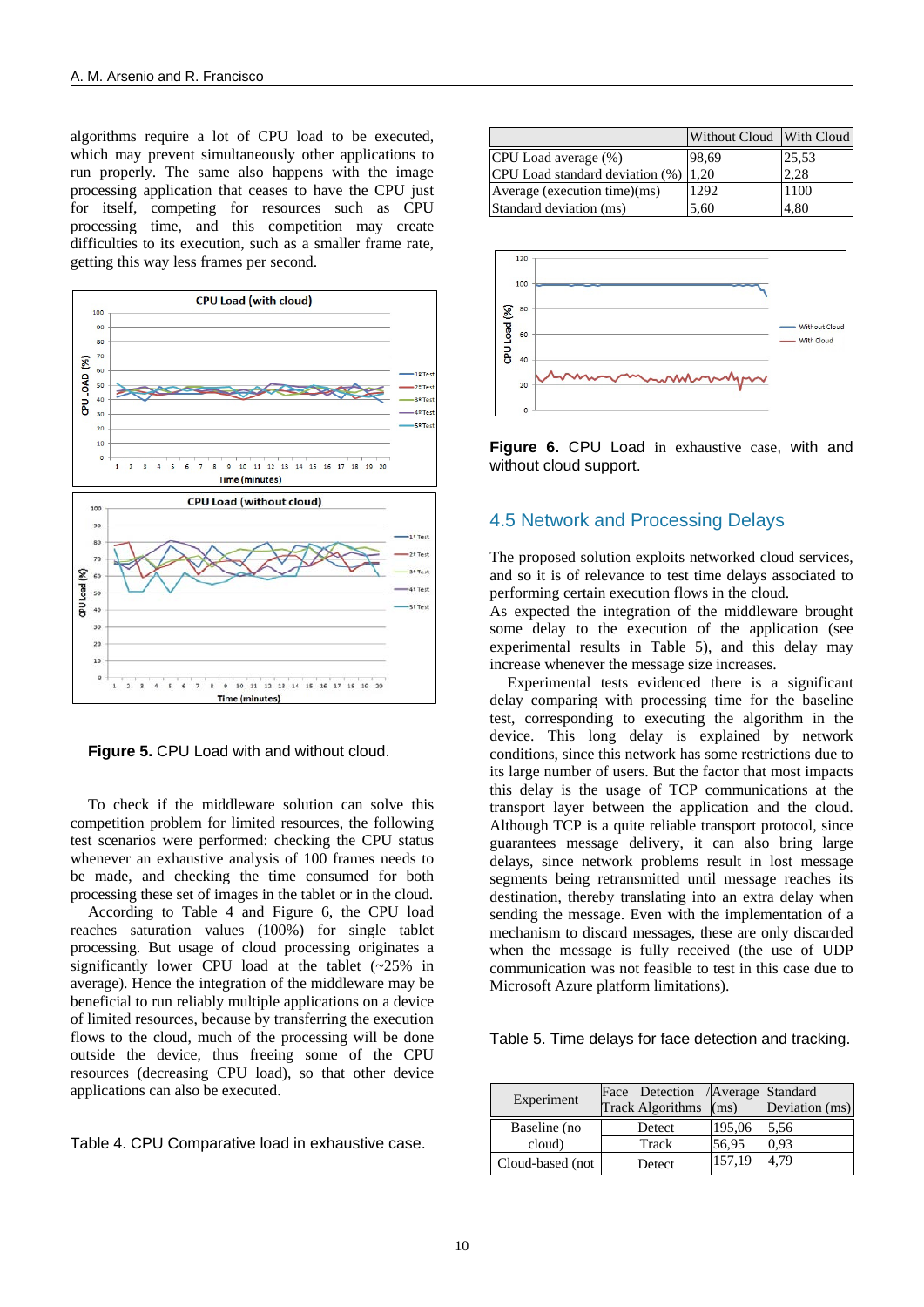| accounting<br>transmission time) | Track  | 25,29  | 9.51  |
|----------------------------------|--------|--------|-------|
| Cloud-based<br>(including)       | Detect | 575,56 | 28,18 |
| transmission time)               | Track  | 423,16 | 0.934 |

Observation of Table 5 also reveals the occurrence of high standard deviation values. This is due to image variations in terms of complexity, since image complexity can cause the increase or decrease of the algorithm execution time. Another important factor contributing to these high values is the quality of Internet connection, which varies over time due to several factors such as network congestion. Thus the end-to-end execution times of the algorithm may vary significantly.

## 4.6 Cloud Storage for Wireless Sensors

A second test scenario was prepared consisting of the integration of the middleware with the Android application of BIOPLUX. This Android application connects via Bluetooth to a Plux@ motion bracelet (shown in Figure 7) that contains a motion sensor. This sensor is continuously sending inertial coordinates to the Android application running on a BQ tablet (that saves the coordinates in a file). As the Android device has reduced memory resources it is very likely that the Android memory will eventually be fully allocated after some time. The middleware integration with the Android application solves this issue, since whenever the used memory reaches a certain value the data will be sent to the cloud (using Windows Azure Blob Storage and the cloud storage service). This way the application will not block, and data will not be lost. With this test, whenever the memory arrives to values equal or superior to 50% occupancy and the Internet connection is good (according to the definition of "good" given by the application programmer), a group of files is sent to the cloud. This test scenario will evaluate if after the uploading of the files, the state of the memory will drop below 50% occupancy. And finally it will be checked if the files that were sent to the cloud were successfully saved.



**Figure 7. BIOPLUX motion bracelet.** 

Therefore, this experiment will evaluate whether the hardware management mechanism avoids an application entering a blocking state, or even crashing due to lack of resources. Once the memory of the Android reaches half

its capacity, an application sends all files at a specific folder to the cloud and erases them from Android device memory, freeing the memory so that the application can continue to run reliably. After running the experiment, all the files that were in the folder were successfully stored in the cloud, showing that the management mechanism is reacting when the memory reaches is a critical point (Figure 8 shows the upload of one such file on the cloud).



**Figure 8.** Azure Interface (showing that a file was uploaded to the cloud at specific time instant).

More recently [18], we have successfully integrated the proposed middleware with a WSAN platform, OpenHAB, for smart home automation (see Figure 9). Data storage is transferred between the OpenHAB server device and the cloud according to the monitored conditions.



**Figure 9.** Experimental setup consists of several sensors and actuators connected to a RaspberryPI running OpenHAB. It is also presented a user interface image showing sensor values in real-time.

#### 4.7 Discussion

The inclusion of this middleware in applications to be deployed on devices with limited hardware resources (e.g.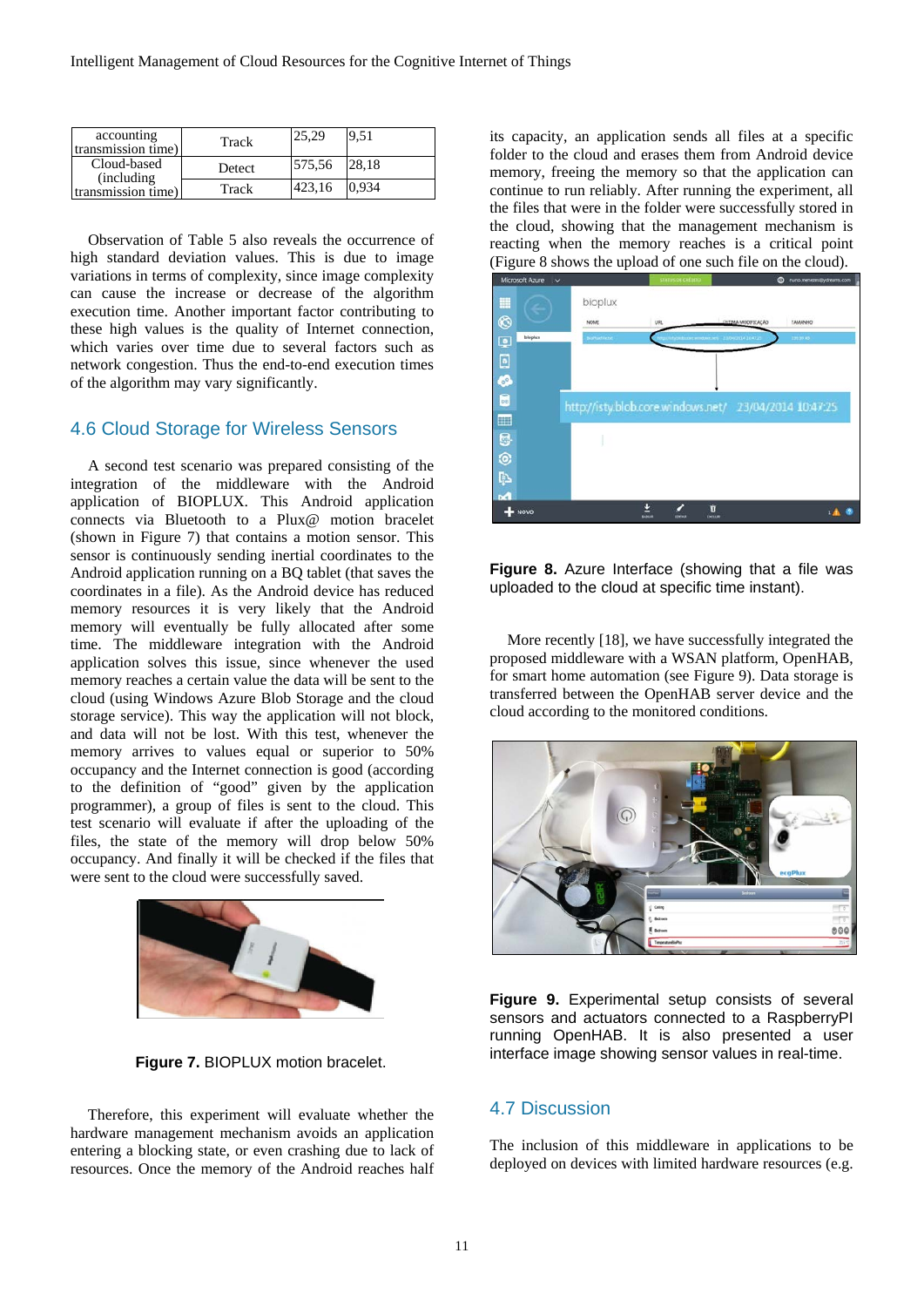battery, CPU) brings some advantages for the lifetime of an application and it avoids the application entering in a locking status because of lack of resources. However, in certain applications it is impossible to make gains on all hardware components as seen in aforementioned experimental tests. This is the case for applications that make excessive use of certain hardware components that require a lot of battery. Although the middleware also consumes some device's energy due to higher communication transmissions, this overhead is often small when compared with the energy consumption by one application, or a multitude of them (as it is often the case for complex robotic brains [19]) that has quite high CPU processing needs. The downside of this middleware concerns high transmission times for sending and receiving messages to/from the cloud. However this limitation can be overcome with the implementation of other transport protocols (if the cloud platform allows so). Even with these restrictions the developed middleware proves that it can solve some problems that exists in devices that are limited in terms of resources.

# **5. Conclusions**

Recent technological advances leveraged the introduction of new concepts applied to the various economic sectors of our society. WSAN and cloud robotics are emerging concepts in areas of growing interest. Indeed, the idea of monitoring several types of parameters in various environments has motivated significant research works in these areas. Cloud Computing platforms are a prominent element that can respond in a more efficient and powerful way to current challenges.

This paper proposed a state machine based middleware to manage the transferring of execution flows between terminal devices and the cloud. The main goal was, using cloud technology, to address the problem of a device's lack of resources such as limited memory and battery. On a larger scope, the goal was to address the development of a middleware supporting the flexible, and dynamic, transferring of execution flows on a cognitive robotic brain between on-board devices and the cloud. Experimental evaluation showed that offloading the execution flows into the cloud does not necessarily reduces energy consumption (or increases battery lifetime), because more battery energy may be required for wireless communications. Experiments indicate however that using the cloud to solve the lack of device resources is quite advantageous, due to CPU load reduction. This may lead to battery with extended autonomy. But most importantly, it avoids applications entering in blocking states due to lack of memory. It also allows running more applications in a simple device that otherwise would exceed the available resources. The decision whether to run an application locally or remotely is done dynamically, according to the status of available resources, as checked through active monitoring.

This middleware will be most beneficial for programmers who want to make the most of the available hardware resources on the devices.

## **References**

- [1] Woelffle, H., Guillemin, P., Friess, P. and Sylvie, W. (2010) Vision and challenges for releasing the Internet of Things. In Publications Office of the European Union.
- [2] Arsenio, A., Serra, H., Francisco, R., Andrade, J., Serrano, E., Nabais, F. (2014) Internet of Intelligent Things – Bringing artificial intelligence approaches for communication networks. In inter-cooperative collective intelligence: techniques and applications, 495, 1-37, Springer.
- [3] Iera, A., Floerkemeier, C., Mitsugi, J. and Morabito, G. (2010) The Internet of Things. Guest Editorial. In IEEE Wireless Communications. 17 (6).
- [4] Ren, F. (2011) Robotics cloud and robotics school.  $7<sup>th</sup>$ IEEE International Conference on Natural Language Processing and Knowledge Engineering (NLP-KE).
- [5] Guizzo, E. (2011) Robots with their heads in the clouds. Spectrum, IEEE 48 (3), 16-18.
- [6] Grosky, W., Kansal, A., Nath, S., Jie, L. and Zhao, F. (2007) SenseWeb: An infrastructure for shared sensing, IEEE MultiMedia, 14 (4), 8-13.
- [7] Quigley, M., Gerkey, B., Conley, K., Faust, J., Foote, T., Leibs, J., Berger, E., Wheeler, R. and Ng, A. (2009) ROS: an open-source Robot Operating System. ICRA workshop on open source software. 3(2).
- [8] Metta, G., Fitzpatrick, P. and Natale, L. (2006) YARP: Yet Another Robot Platform. International Journal of Advanced Robotic Systems 3(1).
- [9] Broxvall, M., Seo, B. and Kwon, W. (2007) The PEIS kernel: A middleware for ubiquitous robotics. In Proc. of the IROS-07 Workshop on Ubiquitous Robotic Space Design and Applications.
- [10] Kranz, M., Rusu, R., Maldonado, A., Beetz, M. and Schmidt, A. (2006). A player/stage system for contextaware intelligent environments. In Proc. UbiSys, 6, 17-21.
- [11] Rusu, R., Maldonado, A., Beetz, M., Kranz, M., Mosenlechner, L., Holleis, P. and Schmidt, A. (2006) Player/stage as middleware for ubiquitous computing. In Proc. of the 8<sup>th</sup> Annual Conference on Ubiquitous Computing (Ubicomp 2006).
- [12] Cote, C., Brosseau, Y., Letourneau, D., Raievsky, C. and Michaud, F. (2006) Robotic software integration using MARIE. Int. Journal of Advanced Robotic Systems 3(1).
- [13] Hunziker, D., Gajamohan, M., Waibel, M. and D'Andrea, R. (2013) Rapyuta: The roboearth cloud engine. IEEE International Conference on Robotics and Automation.
- [14] Francisco, R. and Arsenio, A. (2014) Intelligent multiplatform middleware for wireless sensor and actuator networks. In Proc. of the  $1<sup>st</sup>$  International Conference on Cognitive Internet of Things Technologies, Italy.
- [15] Mohamed, N., Al-Jaroodi, J. and Jawhar, I. (2009) A review of middleware for networked robots. Int. Journal of Computer Science and Network Security, 9(5), 139-148.
- [16] Mohamed, N., Al-Jaroodi, J. and Jawhar, I. (2008) Middleware for robotics: A survey. 2008 IEEE Conference on Robotics, Automation and Mechatronics.
- [17] Balasubramanian, N., Balasubramanian, A. and Venkataramani, A. (2009) Energy consumption in mobile phones: a measurement study and implications for network